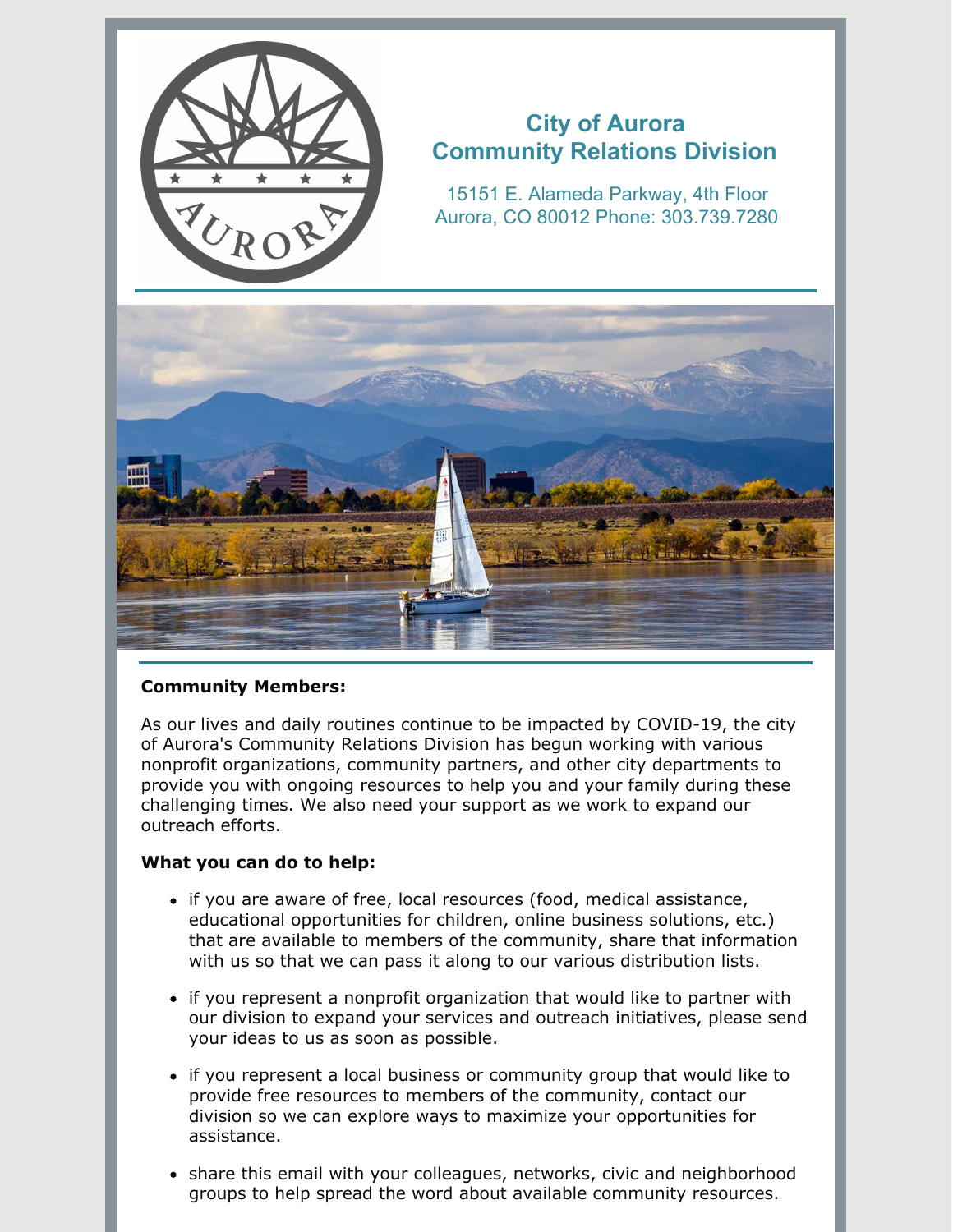## **Send your ideas, questions, and outreach opportunities to CommunityRel@auroragov.org**

## **Inside this edition of Community Relations COVID-19 resources:**

- Updates from the city of Aurora
- Talking to children about COVID-19
- Free online learning resources
- Support for business owners and at-home workers
- Staying connected with Internet service
- Connect for Health Colorado Special Enrollment Period
- Message from Aurora Mental Health Center

#### **Updates from the city of Aurora:**

The city of Aurora has created a webpage specific to the city's response to COVID-19 where we continuously add resources and links to organizations with facts you need to know like the Tri-County Health Department (our local health agency), the state health department, and the federal Centers for Disease Control and Prevention.

The website contains COVID-19 fact sheets and safety tips in English and nine other languages. You can also check the bulletin board on cable channel 22 and follow us @AuroraGov on Facebook, Twitter and Instagram and on our agency account on Nextdoor for updates.

Click to learn more: City of Aurora COVID-19 [Resources](https://www.auroragov.org/cms/one.aspx?pageId=16539096)

## **Talking to children about COVID-19:**

If you need help explaining what a virus is, what this particular virus is, where it came from, why governments and businesses are responding the way they are and similar questions, you don't need to reinvent the wheel. Below are some excellent videos you can watch with your children to get the conversation started.

• BrainPOP's animated [explanation](https://www.brainpop.com/health/diseasesinjuriesandconditions/coronavirus/) is straightforward but doesn't talk down to kids and includes a number of activities to extend the conversation.

Click to learn more: [BrainPOP](https://www.brainpop.com/health/diseasesinjuriesandconditions/coronavirus/)

The great kids podcast Brains On! devoted a full [episode](https://www.brainson.org/shows/2020/03/10/understanding-coronavirus-and-how-germs-spread-for-kids) to COVID-19.

Click to learn more: [Brains](https://www.brainson.org/shows/2020/03/10/understanding-coronavirus-and-how-germs-spread-for-kids) On!

#### **Free online learning resources:**

• Scholastic Learn at Home is offering free lessons; you can choose activities for grade levels between pre-k and 6+. These include e-books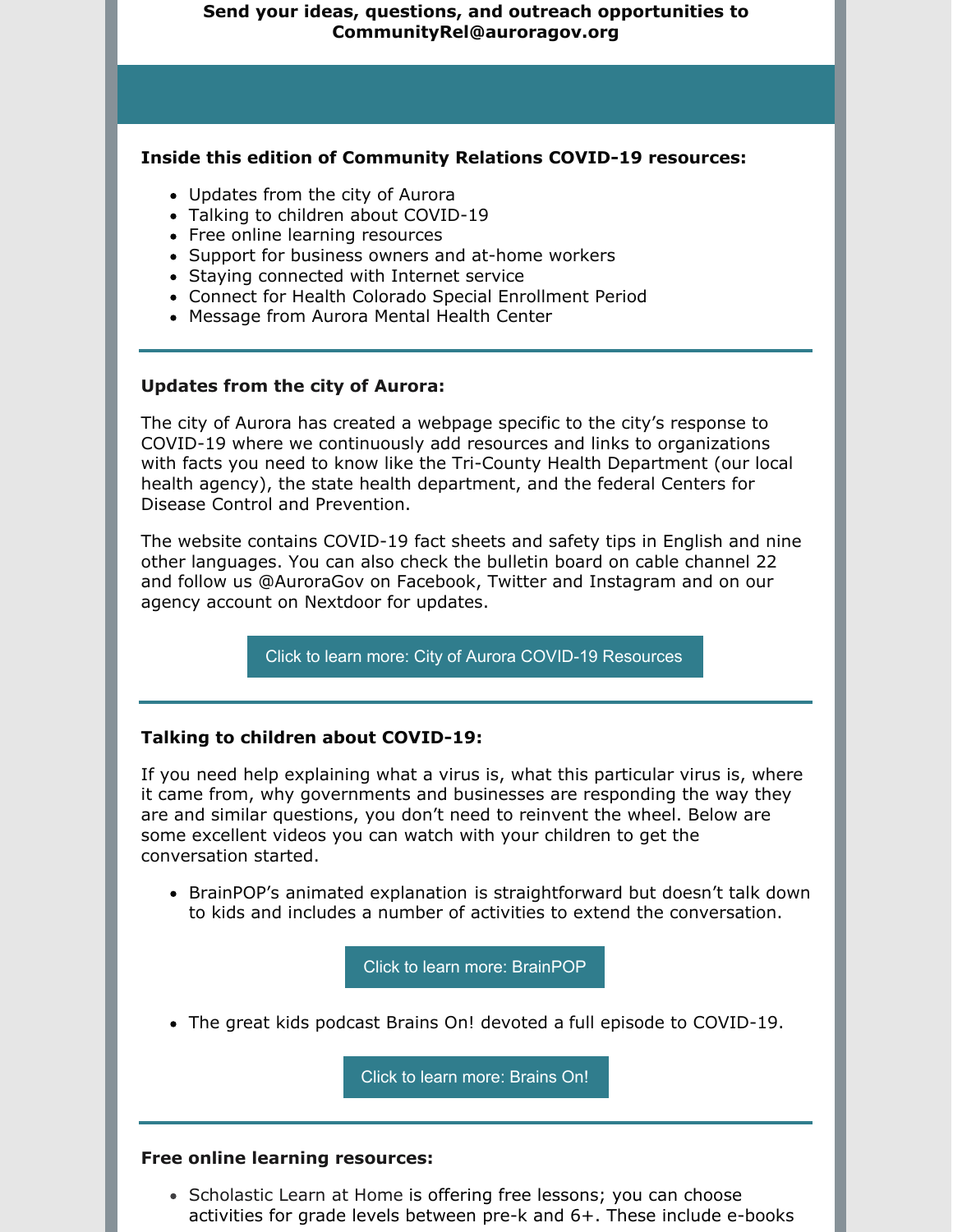kids can read along with, and educational videos under the "Watch and Learn Library."

Click to learn more: [Scholastic](https://classroommagazines.scholastic.com/support/learnathome.html) Learn at Home

Educational Insights has compiled a set of free at-home worksheets for young learners. Activities cover reading and language arts practice worksheets for grades K-2, spelling riddles for grades 4-6, and math for pre-k-2; as well as coloring, crafts and "brain benders" (word searches, riddles, connect-the-dots and mazes, among other games).

Click to learn more: [Educational](https://www.educationalinsights.com/at-home-activities-for-kids) Insights

Google is offering free virtual tours of more than 1,200 museums across the globe through their Arts and Culture [platform.](https://artsandculture.google.com/partner?hl=en)

Click to learn more: [Google](https://artsandculture.google.com/partner?hl=en) Arts & Culture

#### **Support for business owners and at-home workers:**

• LinkedIn is offering 16 of its [learning](https://www.forbes.com/sites/shamahyder/2020/03/15/coronavirus-champions-a-running-list-of-brands-getting-it-right/) courses for free. Courses that provide tips on how to stay productive, build relationships when you're not face-to-face, use virtual meeting tools, and balance family and work dynamics in a healthy way.

Click to learn more: [LinkedIn](https://www.linkedin.com/learning/paths/remote-working-setting-yourself-and-your-teams-up-for-success)

Jamm is an audio-visual [communication](https://jamm.app/en/) tool used by remote and distributed teams. The service is currently available free of change for four months. You can quickly record videos or do a live call with your team. Integrates with Slack.

Click to learn more: [Jamm](https://jammhq.typeform.com/to/m0mbZw)

• Meero is a file transfer service that offers free large-file [transfers](https://www.meerodrop.com/) to ease remote working. No account needed and all files created between now and June 2020 will be kept active for three months.

Click to learn more: [Meero](https://www.meero.com/en/newsroom/press_release/891/Meero-Provides-Free-Large-File-Transfers-To-Make-Working-From-Home-Easier)

Facebook has [announced](http://facebook.com/grantsforbusiness) a \$100 million grant program for small businesses impacted by the COVID-19 pandemic. The majority of the grants will be distributed in cash, with some ad credits for business services. Businesses do not need to be on Facebook, Instagram or WhatsApp to apply.

Click to learn more: [Facebook](https://www.facebook.com/business/boost/grants?ref=alias) Small Business Grants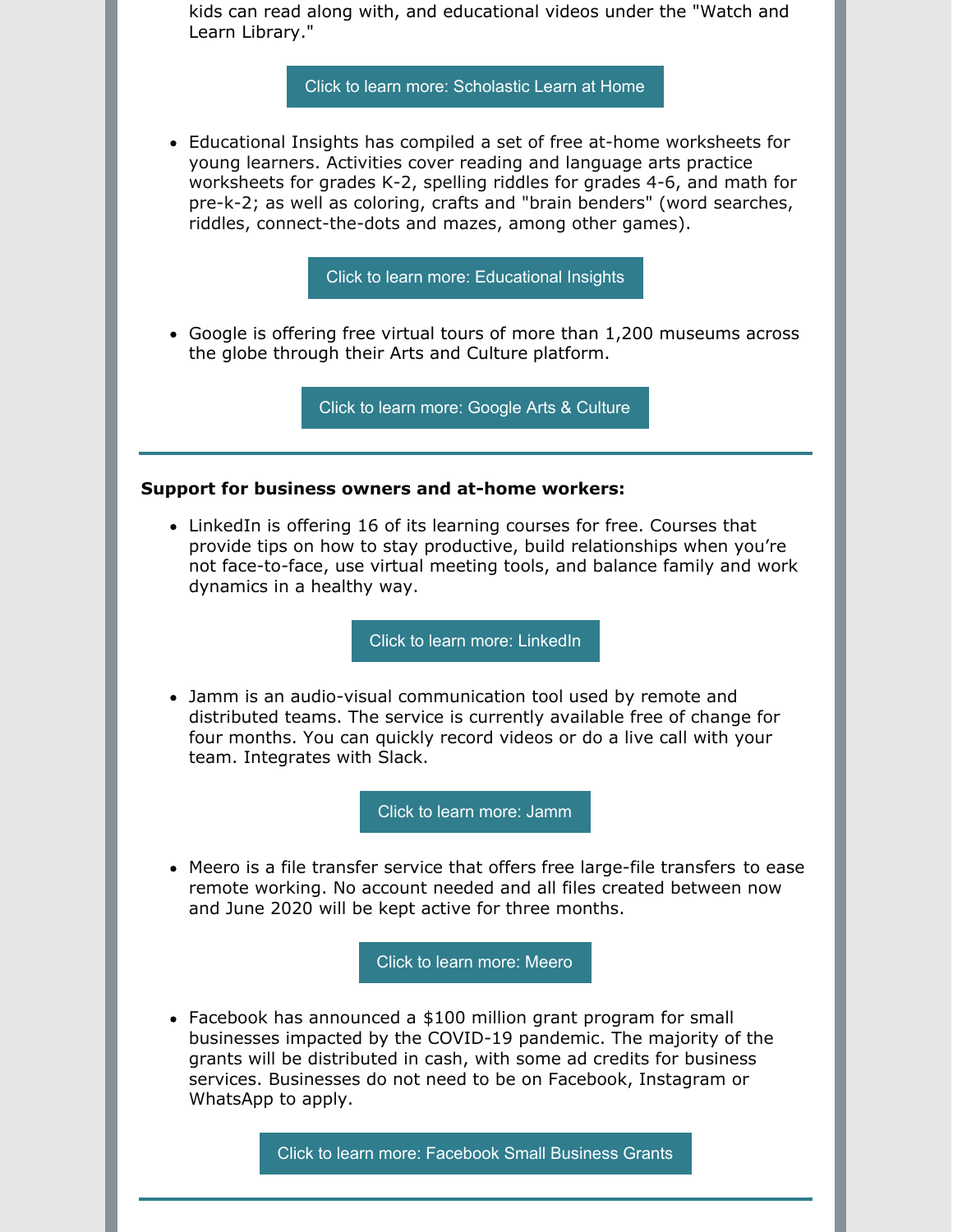## **Stay connected during COVID-19:**

Comcast has increased speeds from 15 Mbps to 25 in "Internet Essentials," a program for low-income families to get internet access. The company has also eliminated the \$9.95 price per month and made it free to new low-income customers for two months. Deadline to apply to that program is April 30.

Click to learn more: [Comcast](https://internetessentials.com/covid19)

#### **Connect for Health Colorado Special Enrollment Period**

An emergency Special Enrollment period has been opened up from Friday, March 20 thru Friday, April 3, 2020 to help as many people as possible protect their health and safety during the COVID-19 outbreak. Coloradans are currently able to get health insurance that starts April 1, 2020

You qualify if you:

- Currently don't have health insurance
- Have recently lost your health insurance
- Will lose your health insurance soon

Click to learn more: Connect for Health [Colorado](https://connectforhealthco.com/get-started/covid-19-support/)

## **A message from Aurora Mental Health Center:**

We are hearing about the COVID-19 constantly – on the news, at work, social media – it's everywhere. With so much talk about COVID-19 many of us are feeling anxious, and this can begin to take a toll on our mental health and wellbeing, and this includes our children.

Please remember to take care of yourself during this difficult time. Aurora Mental Health Center wants to share five simple suggestions for coping:

- Listen to your kids, encourage their questions, and provide every assurance that they are safe and that you are caring for them. Remind them of the things you are doing together to stay healthy, like frequently washing hands for 20 seconds with soap and water and limiting social activities.
- Practice regular deep breathing. Focus on deep breathing for twominutes every hour to calm your body, oxygenate your brain, and reduce stress. Step outside if you can for maximum effect. Kids need this too!
- Get outside in the sunshine and play. Fresh air, sunshine and physical movement are proven health enhancers, positively affecting body, mind and emotions. It's a great way of experiencing freedom when we are feeling confined or isolated.
- Limit exposure to news and social media. Anxiety can be as contagious as any virus. Consider checking for updates on no more than twice daily. Many reliable information sources on COVID-19 are reporting at one specified time each day. Bear in mind that kids are especially susceptible to oversaturation.